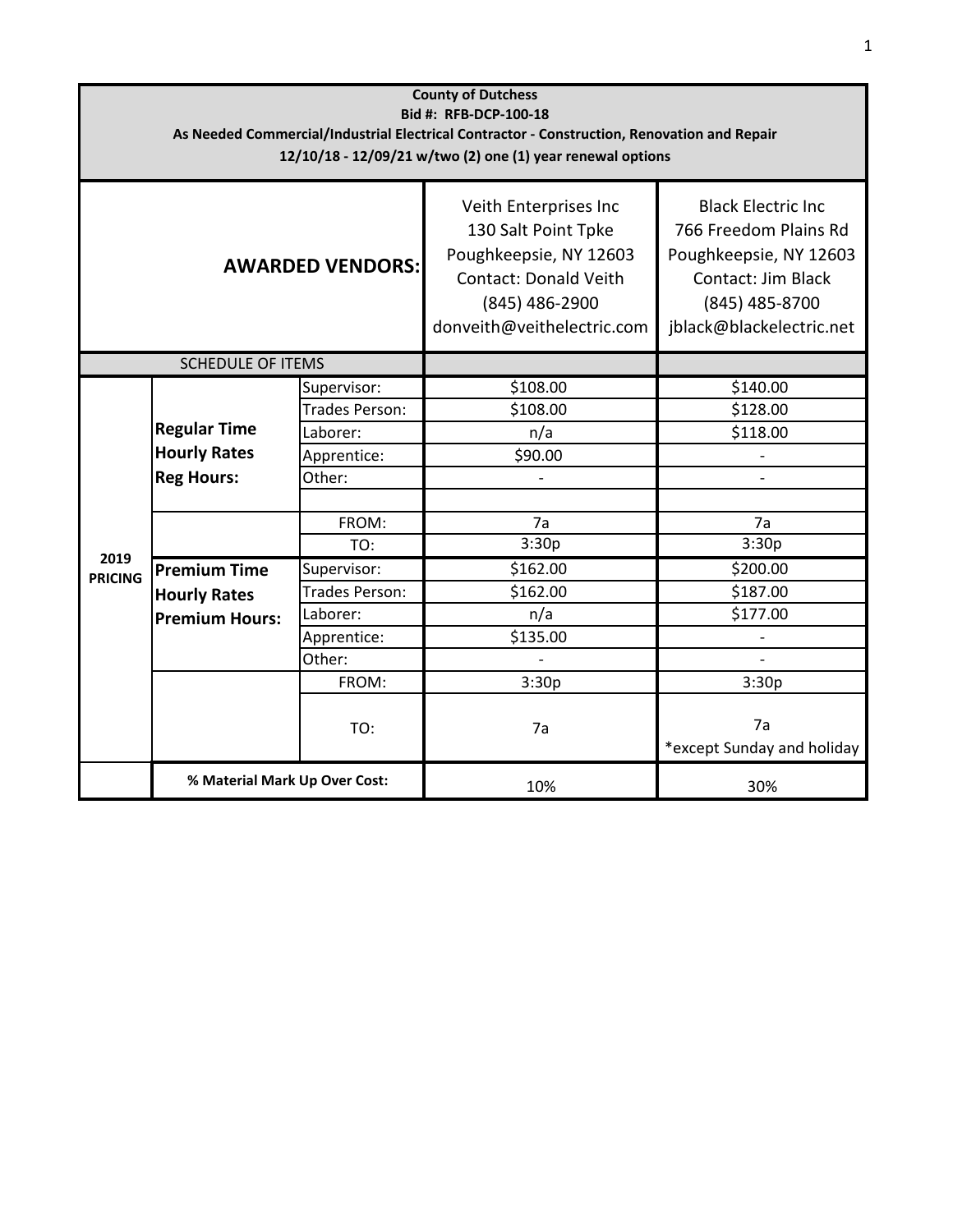| <b>County of Dutchess</b><br>Bid #: RFB-DCP-100-18<br>As Needed Commercial/Industrial Electrical Contractor - Construction, Renovation and Repair<br>12/10/18 - 12/09/21 w/two (2) one (1) year renewal options |                       |                       |                                                                                                                                                 |                                                                                                                                                  |  |  |  |
|-----------------------------------------------------------------------------------------------------------------------------------------------------------------------------------------------------------------|-----------------------|-----------------------|-------------------------------------------------------------------------------------------------------------------------------------------------|--------------------------------------------------------------------------------------------------------------------------------------------------|--|--|--|
| <b>AWARDED VENDORS:</b>                                                                                                                                                                                         |                       |                       | Veith Enterprises Inc<br>130 Salt Point Tpke<br>Poughkeepsie, NY 12603<br>Contact: Donald Veith<br>(845) 486-2900<br>donveith@veithelectric.com | <b>Black Electric Inc</b><br>766 Freedom Plains Rd<br>Poughkeepsie, NY 12603<br>Contact: Jim Black<br>(845) 485-8700<br>jblack@blackelectric.net |  |  |  |
| <b>SCHEDULE OF ITEMS</b>                                                                                                                                                                                        |                       |                       |                                                                                                                                                 |                                                                                                                                                  |  |  |  |
|                                                                                                                                                                                                                 | <b>Regular Time</b>   | Supervisor:           | \$108.00                                                                                                                                        | \$142.00                                                                                                                                         |  |  |  |
|                                                                                                                                                                                                                 | <b>Hourly Rates</b>   | Trades Person:        | \$108.00                                                                                                                                        | \$130.00                                                                                                                                         |  |  |  |
|                                                                                                                                                                                                                 | <b>Reg Hours:</b>     | Laborer:              | n/a                                                                                                                                             | \$120.00                                                                                                                                         |  |  |  |
|                                                                                                                                                                                                                 |                       | Apprentice:           | \$90.00                                                                                                                                         |                                                                                                                                                  |  |  |  |
|                                                                                                                                                                                                                 |                       | Other:                |                                                                                                                                                 |                                                                                                                                                  |  |  |  |
|                                                                                                                                                                                                                 |                       | FROM:                 | 7a                                                                                                                                              | 7a                                                                                                                                               |  |  |  |
|                                                                                                                                                                                                                 |                       | TO:                   | 3:30p                                                                                                                                           | 3:30p                                                                                                                                            |  |  |  |
| 2020<br><b>PRICING</b>                                                                                                                                                                                          | <b>Premium Time</b>   | Supervisor:           | \$162.00                                                                                                                                        | \$203.00                                                                                                                                         |  |  |  |
|                                                                                                                                                                                                                 | <b>Hourly Rates</b>   | <b>Trades Person:</b> | \$162.00                                                                                                                                        | \$190.00                                                                                                                                         |  |  |  |
|                                                                                                                                                                                                                 | <b>Premium Hours:</b> | Laborer:              | n/a                                                                                                                                             | \$180.00                                                                                                                                         |  |  |  |
|                                                                                                                                                                                                                 |                       | Apprentice:           | \$135.00                                                                                                                                        |                                                                                                                                                  |  |  |  |
|                                                                                                                                                                                                                 |                       | Other:                |                                                                                                                                                 |                                                                                                                                                  |  |  |  |
|                                                                                                                                                                                                                 |                       | FROM:                 | 3:30p                                                                                                                                           | 3:30p                                                                                                                                            |  |  |  |
|                                                                                                                                                                                                                 |                       | TO:                   | 7a                                                                                                                                              | 7a<br>*except Sunday and holiday                                                                                                                 |  |  |  |
| % Material Mark Up Over Cost:                                                                                                                                                                                   |                       | 10%                   | 30%                                                                                                                                             |                                                                                                                                                  |  |  |  |